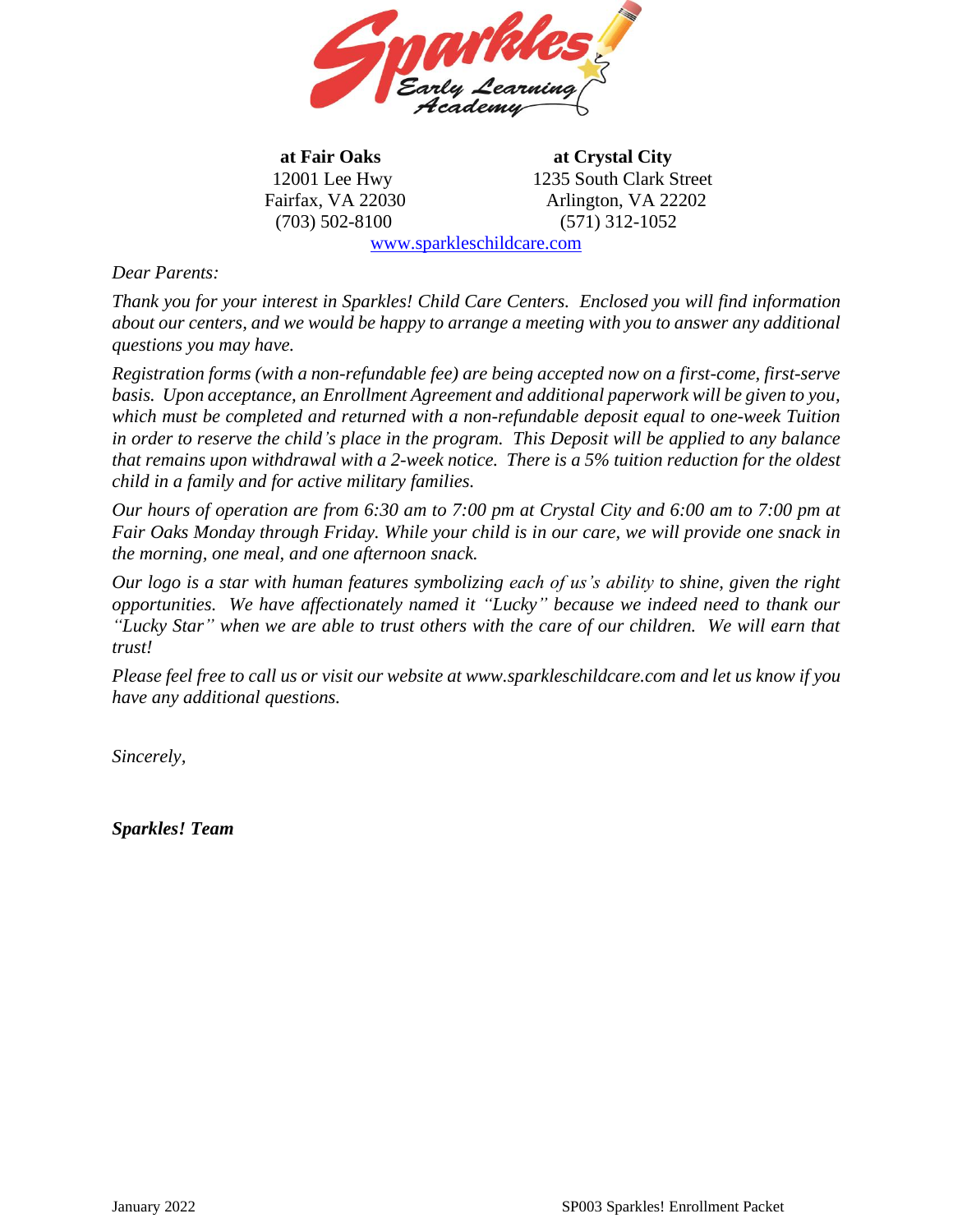

**Fair Oaks** Crystal City

| <b>CHILD REGISTRATION</b><br>Child First Name:<br>Date of Birth:<br><b>Starting Date:</b><br>Address:<br>City/Zip Code/State: | Parent(s)/Guardian |  | Date |      |
|-------------------------------------------------------------------------------------------------------------------------------|--------------------|--|------|------|
| Child Last Name:<br>Chronic Physical Problems/Pertinent Development Information/Special Accommodations Needed:                |                    |  |      |      |
|                                                                                                                               |                    |  |      | Sex: |
|                                                                                                                               |                    |  |      |      |
|                                                                                                                               |                    |  |      |      |
|                                                                                                                               |                    |  |      |      |
|                                                                                                                               |                    |  |      |      |
| Previous Child Day Care Programs and/or Schools Attended                                                                      |                    |  |      |      |

| PARENT (S)/GUARDIAN (S)                       |                      |                        |  |
|-----------------------------------------------|----------------------|------------------------|--|
| Father or Legal Guardian name:                | Place of Employment: | Primary Email Address: |  |
| Home Address:                                 |                      | Home Phone:            |  |
| City/State:                                   | Zip Code:            | Cell Phone:            |  |
| <b>Business Address:</b>                      |                      | <b>Business Phone:</b> |  |
| City/State:                                   | Zip Code:            | Primary Contact Phone: |  |
| Mother or Legal Guardian name:                | Place of Employment: | Primary Email:         |  |
| Home Address:                                 |                      | Home Phone:            |  |
| City/State:                                   | Zip Code:            | Cell Phone:            |  |
| <b>Business Address:</b>                      |                      | <b>Business Phone:</b> |  |
| City/State:                                   | Zip Code:            | Primary Contact Phone: |  |
| Person or Agency with Temporary Legal Custody |                      | Phone Number:          |  |

#### **EMERGENCY CONTACT INFORMATION**

| Allergies or Intolerance to Food, Medication, etc., and Action to take in an Emergency:             |          |        |  |  |
|-----------------------------------------------------------------------------------------------------|----------|--------|--|--|
| Child's Physician:                                                                                  |          | Phone: |  |  |
| Two People to Contact if Parent(s)<br>Cannot Be Reached and are authorized to<br>pick up the child. | Address: | Phone: |  |  |
| 2.                                                                                                  |          |        |  |  |
| <b>Additional Person(s) Authorized To Pick Up Child</b>                                             |          |        |  |  |
| Person(s) NOT Authorized To Pick Up Child*                                                          |          |        |  |  |

• **Appropriate paperwork such as custody papers shall be attached if a parent is not allowed to pick up the child.**

• **NOTE: Section 22.1-4.3 of the Code of Virginia states that unless a court order has been issued to the contrary, the noncustodial parent of a student enrolled in a public school or daycare center must be included, upon the request of such noncustodial parent, as an emergency contact for events occurring during school or daycare activities**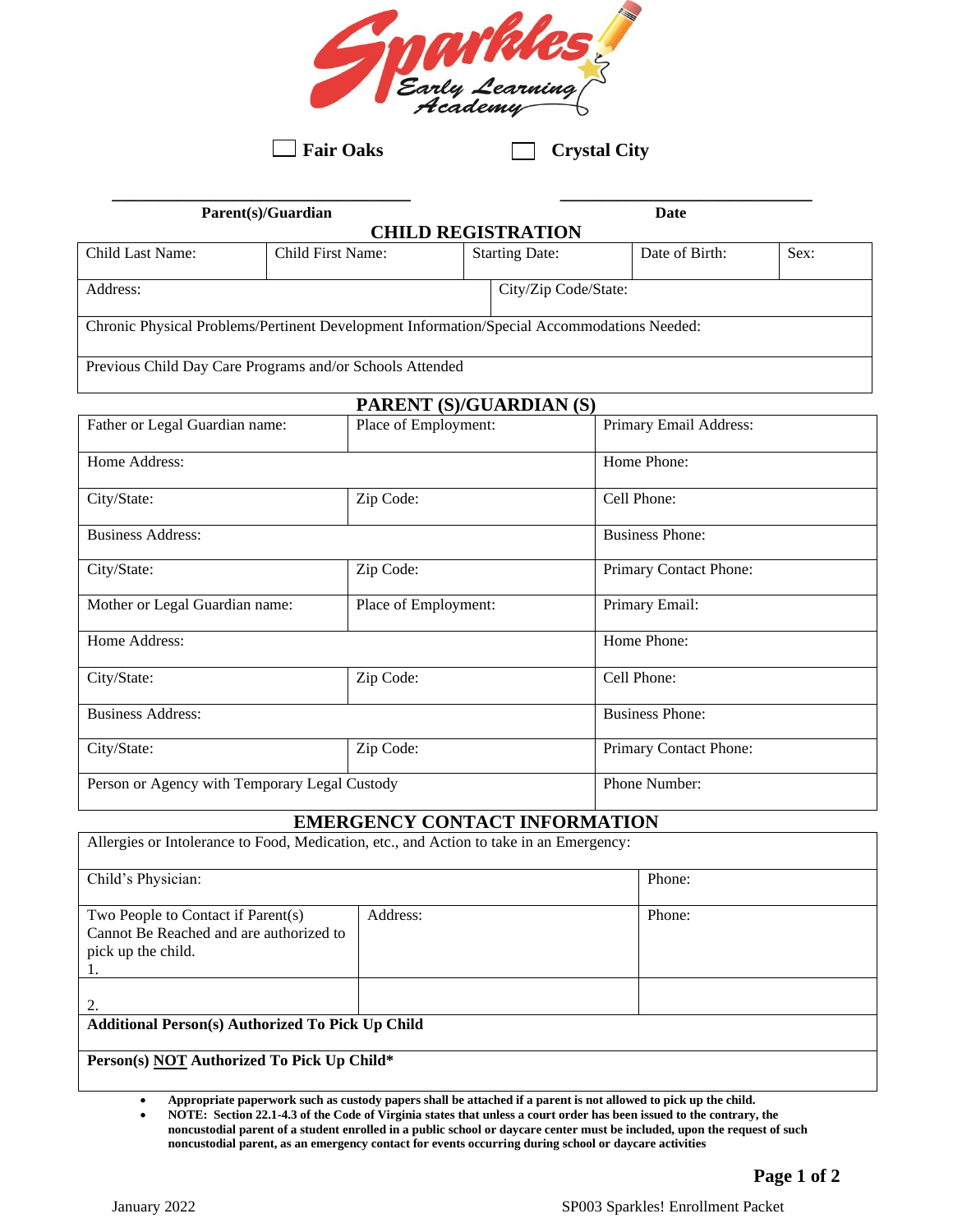

#### **REGISTRATION AGREEMENT**

- 1. Sparkles! agrees to notify the parent(s)/guardian(s) whenever the child becomes ill. The parent(s) /guardian(s) will arrange to have the child picked up as soon as possible if requested by the center.
- 2. The parent(s)/guardian(s) authorize the center to obtain immediate medical care if any emergency occurs when the parent(s)/ guardian(s) cannot be located immediately. \*\*
- 3. The parent(s)/guardian(s) agrees to inform the center within 24 hours or next business day, after the child or any member of the immediate household has developed a reportable communicable disease, as defined by the State Board of Health, except for life-threatening diseases which must be reported immediately.
- 4. The non-refundable registration fee and the non-refundable Deposit equaling a 1-week tuition amount, per the attached price list, are due at the time of registration. Unless both of these amounts are received, space will not be reserved for your child(ren).
- 5. The parent(s)/guardian(s) authorized Sparkles! to contact them directly and through a third party's emergency communication systems by sharing their contact information on this form.

## **SIGNATURES**

| $Parent(s)$ or Guardian(s)     |                | Date |
|--------------------------------|----------------|------|
| <b>Administrator of Center</b> |                | Date |
| Date Child Entered Care:       | Date Left Care |      |

**\*\* If there is an objection to seeking emergency medical care, a statement needs to be obtained from the parent(s) or guardian(s) that states the objection and the reason for the objection.**

#### **OFFICIAL USE ONLY IDENTITY VERIFICATION**

**Proof of identity of the child is required, and NO copy will be kept. Please fill out the following:**

| <b>Place of Birth:</b>      | <b>Birth Date:</b>                | <b>Birth Certificate Number:</b> |                                      | Date Issued: |
|-----------------------------|-----------------------------------|----------------------------------|--------------------------------------|--------------|
| <b>Other Form of Proof:</b> | <b>Date Documentation Viewed:</b> |                                  | <b>Person Viewing Documentation:</b> |              |

**Date of Notification of Local Law-Enforcement Agency (when required proof of identity is not provided): Date\_\_\_\_\_\_\_\_\_\_\_\_\_\_\_\_\_\_\_\_\_\_\_\_\_\_\_\_\_\_\_**

**Proof of the child's identity and age may include a certified copy of the child's birth certificate, birth registration card, notification of birth (hospital, physician, or midwife record), copy of the placement agreement, or other proof of the child's identity from a child-placing agency (foster care and adoption agencies), record from a public school in Virginia, certification by a principal or his designee of a public school in the U.S. that a certificated copy of the child's birth record was previously presented or copy of the entrustment agreement conferring temporary legal custody of the child to an independent foster parent. Viewing the child's proof of identity is not necessary when the child attends public school in Virginia, and the center assumes responsibility for the child directly from the school (i.e., after school program), or the center transfers responsibility of the child directly to the school (i.e., before school program). While programs are not required to keep the proof of the child's identity, documentation of viewing this information must be maintained for each child.**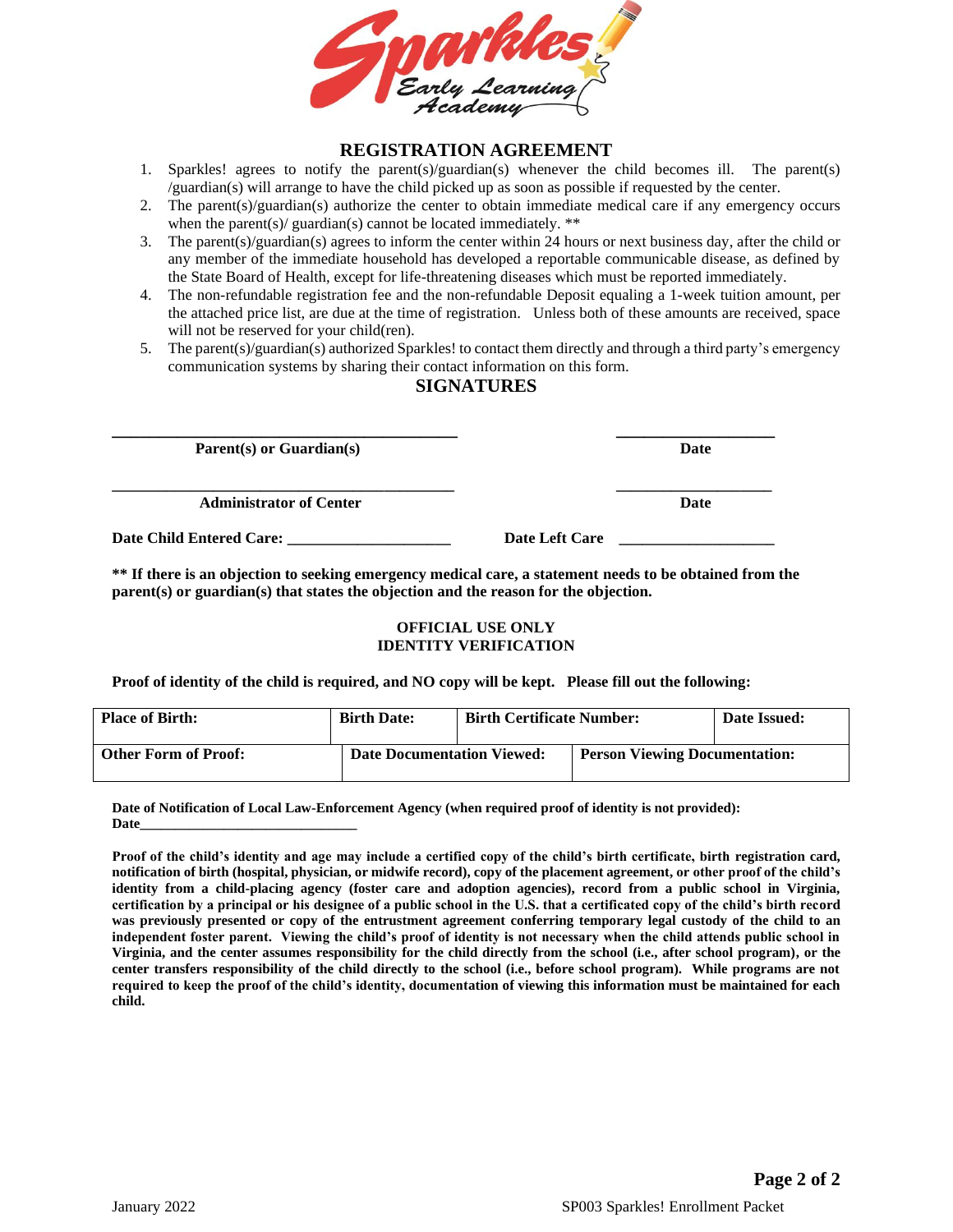

## **ENROLLMENT AGREEMENT BETWEEN**

**Parents or Legal Guardians ("Parents") and Sparkles! at \_\_\_\_\_\_\_\_\_\_\_\_\_\_\_\_ ("Sparkles!")**

By signing this Enrollment Agreement, I/we affirm that I/we have read and understood this Agreement as well as the Sparkles! Parent Handbook and agree to abide by all policies and procedures contained therein.

#### **I/WE AGREE TO ALL OF THE FOLLOWING:**

I/we hereby enroll my/our child, \_\_\_\_\_\_\_\_\_\_\_\_\_\_\_\_\_\_\_\_\_\_\_, DOB \_\_\_\_\_\_\_\_\_\_\_\_, in Sparkles!. The days the child will be attending the center are (please circle) Mon Tue Wed Thu Fri, between the hours of \_\_\_\_\_\_\_\_\_ and \_\_\_\_\_\_\_\_\_\_\_. The program my child will be enrolled in is \_\_\_\_\_\_\_\_\_\_\_\_\_\_\_\_\_\_\_\_\_\_\_\_\_\_\_\_\_\_. Enrollment begins on \_\_\_\_\_\_\_\_\_\_\_\_\_\_\_\_ and may be terminated at the completion of any weekly tuition period with a minimum of a 2 week written notice of withdrawal **or by Sparkles! pursuant to the terms of this Enrollment Agreement and/or the terms of the Parent Handbook.** 

#### **TUITION, REGISTRATION FEE & DEPOSIT**

- 1. I/we agree to pay the weekly tuition of \$\_\_\_\_\_\_\_\_\_\_\_. Tuition payments are non-refundable and will not be pro-rated for days missed or emergency closings. If applies, the following discount was calculated into this weekly tuition rate (please circle) 5% Sibling Discount or 5% Military Discount. For temporary Promotion Discount, please attach Promotion Certificate. \_\_\_\_\_\_\_ (Initials)
- 2. I/we agree to pay weekly Tuition by Monday of each week before services are rendered. I/we understand and agree that payments received after Tuesday are considered late, and a late payment fee will be charged to your account. \_\_\_\_\_\_\_ (Initials)
- 3. I/we agree to pay a non-refundable Registration Fee of \$\_\_\_\_\_\_\_\_\_\_\_\_ which is due at time of registration. A Re-registration fee is collected thereafter annually. \_\_\_\_\_\_\_ (Initials)
- 4. Based on the enrollment date of \_\_\_\_\_\_\_\_\_\_\_\_\_\_\_\_\_\_ I/we agree to pay a non-refundable Deposit of \$\_\_\_\_\_\_\_\_\_\_\_\_\_\_\_\_ corresponding to one weekly tuition for each month from the date of this Agreement until the enrollment date. One weekly tuition amount of the Deposit will be applied to the last week of the enrollment period as long as a 2-week withdrawal notice is provided. If any, the remaining deposit amount will be applied to any balance due in the account every week until the remaining Deposit is consumed. If I/we decide to withdraw before the remaining deposit balance is consumed, the residual amount will be forfeited. If I/we decide not to start enrollment, the full deposit amount is forfeited. \_\_\_\_\_\_\_ (Initials)

The Deposit or the portion corresponding to one weekly tuition amount is due upon execution of this Agreement. The remaining portion, if any, may be paid in monthly installments corresponding to a weekly tuition amount due on the 1<sup>st</sup> day of the month until the full deposit amount is paid. I/we understand that if payment is not received according to the aforementioned terms, space will no longer be reserved, and any deposit amounts paid will be forfeited. (Initials)

- 5. I/we understand that credit cards, debit cards, or money orders will be the only form of payment after one.
- 6. I/we agree to make reasonable efforts to abide by the program chosen above (attending days and times), allowing Sparkles! to properly plan for day-to-day operational requirements—such as scheduling staff, ordering lunches and snacks, etc. In the event the child(ren) are brought to the center on days or at times not included in this Agreement ("off-schedule"), a \$50 per off schedule day administrative fee will be charged and, in the case of *additional* days or times, the weekly Tuition will be adjusted based on the actual number of days the child(ren) attended. Notwithstanding the foregoing, Sparkles! reserves the right to not accept the child(ren) off schedule due to overcapacity, insufficient staff, or other concerns deemed by Sparkles!.

**Page 1 of 3**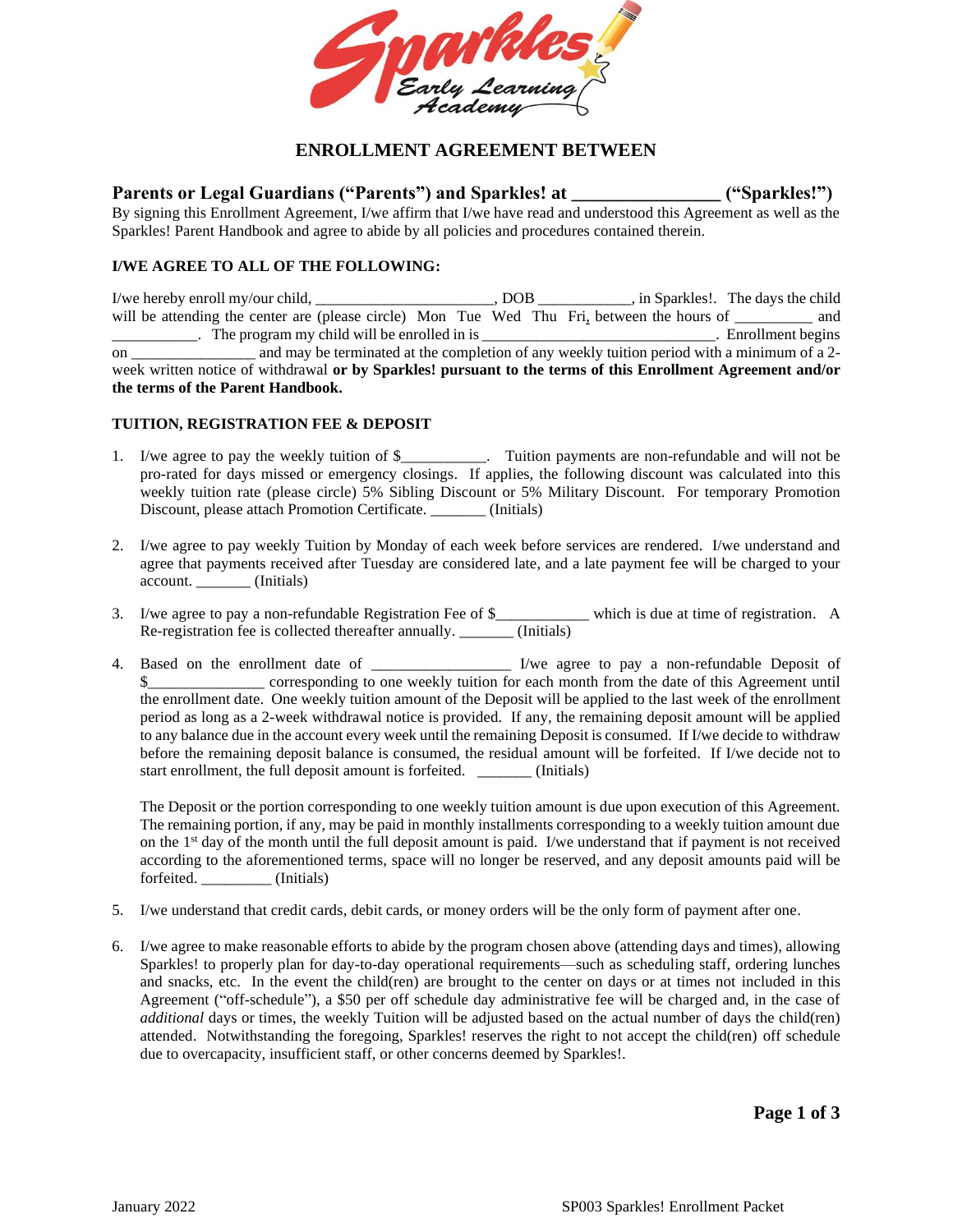

7. My/our tuition, in whole or in part, is subsidized by \_\_\_\_\_\_\_\_\_\_\_\_\_\_\_\_\_\_\_\_\_\_. (i) I/we agree to choose a program based on my/our authorized number of days; (ii) for any day that the agency does not reimburse Sparkles! due to my/our child(ren)'s absence or my/our negligence in fulfilling my/our reporting responsibility, which, depending on the agency, could be swiping a card or signing Sparkles!'s attendance report in a timely manner when notified, I/we will be personally responsible for paying for those days at the agreed-upon rate indicated on my/our certificate. Regarding my/our co-pay and any other payment for which I/we are responsible, all other payment terms contained herein are applicable. \_\_\_\_\_\_\_\_\_ (Initials)

#### **ADDITIONAL TERMS**

- 1. I/we understand and agree that, while my child is enrolled, there is no reduction, proration or refunds of Tuition Fees for days missed due to snow day, illness or suspected communicable disease, vacation, holidays, withdrawal, emergency closing, suspension, etc., within any tuition period.
- 2. I/we understand that Tuition and other fees are reviewed periodically, and I/we will be given thirty (30) day notice of any changes to the Tuition or fees. See Parent Handbook for further details regarding fees. At the time of any price adjustment due to change of program or age, the then current Pricelist will apply*.*
- 3. I/we agree that if Tuition changes, the non-refundable Deposit will be adjusted accordingly.
- 4. I/we understand and agree that continued enrollment is dependent on prompt tuition payment. Receipts for payments received are available upon request.
- 5. I/we understand and agree that Sparkles! charges interest of 1.5% per month for past-due payments for more than one month overdue. I/we agree to reimburse Sparkles! for any and all fees and costs associated with collecting past-due balances, including court costs and attorney's fees if the account goes to a collection agency.
- 6. I/we understand and agree that Sparkles! will charges additional fees for Late Pick-Up, as stated in the Price List and Parent Handbook. I/we agree to pay Late Pick Up fees at the time of pick-up by check or credit card.
- 7. I/we understand and agree that Sparkles! reserves the right to terminate enrollment if late arrival for pick up is routine.

#### **WITHDRAWAL**

- 1. I/we understand that a 2-week advance notice is required when a child is voluntarily withdrawn from Sparkles!.
- 2. I/we understand that a child may be dismissed from Sparkles! if the child's behavior is deemed to constitute a hazard to other children or staff. Other grounds for dismissal exist as outlined in the Parent Handbook.
- 3. I/we understand that a child may be dismissed from Sparkles! if the child does not adjust to the center's program, this condition remains after a discussion with the parent regarding the child's ability to participate.
- 4. I/we understand that a child may be dismissed if a parent's language or actions are abusive to the children and/or to staff.

#### **HEALTH AND SAFETY**

- 1. I/we agree to walk my/our child(ren) into the classroom each morning and ensure that a Sparkles!'s teacher is present before I/we release my/our child(ren). I/we agree that the child(ren) will be "signed in" upon arrival and "signed out" upon departure each day.
- 2. I/we agree that no medication, including over the counter, will be administered unless specified on Sparkles!'s Medication Form and with written instructions from a physician. I/we understand that all prescribed medications must be dated and on the original container.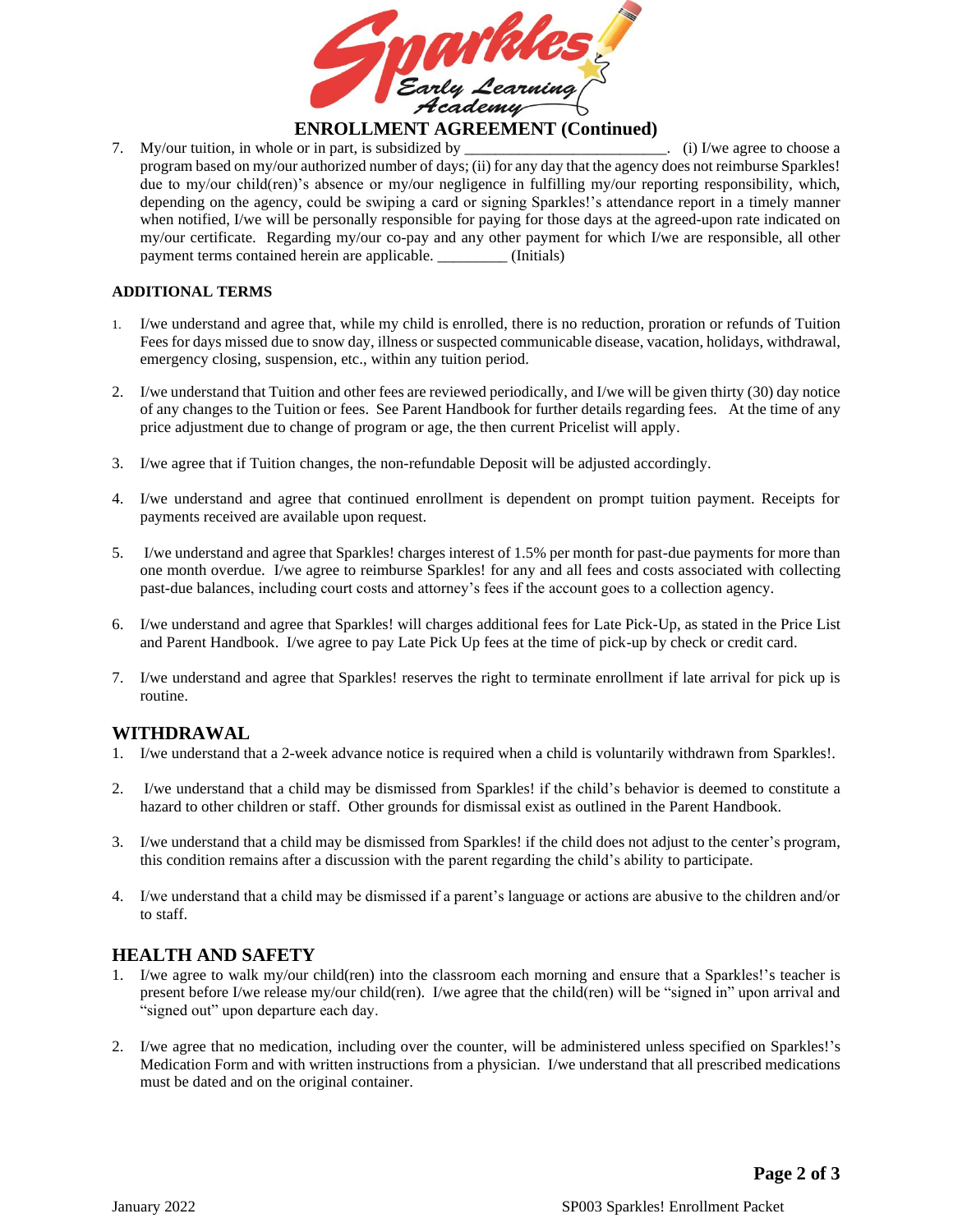

## **ENROLLMENT AGREEMENT (Continued)**

- 3. I/we understand and agree to have my/our child(ren) picked up within one hour of notification that my/our child(ren) have become ill or hurt or when requested by the center.
- 4. I/we agree to inform Sparkles! within 24 hours or the next business day after my/, our child(ren), or any member of the immediate household, has developed a reportable communicable disease as defined by the State Board of Health, except for life-threatening conditions, which I/we agree to report immediately.
- 5. I/we agree that my/our child(ren) may not attend Sparkles! with any illness that threatens other children's health or prevents their participation in the center's routine. I/we understand and agree that the Health Department regulations governing periods of infection will be enforced, and I/we agree to abide by all Sparkles!'s Illness policies outlined in a written notice or the Parent Handbook. Specifically, I/we agree that our child(ren) may not attend the center if my/our child(ren) is/are vomiting, has/have diarrhea, or a fever of 100 degrees either alone or in combination with other symptoms, including a sore throat.
- 6. I/we agree that our child(ren) will obtain all age-appropriate immunizations required by the Virginia Department of Health Services.
- 7. I/we understand that my/our child(ren) will be released only to authorized individuals. No child will be released to someone whose name is not on file. Unless additional names are provided in writing by parents, only the parents/guardians identified below are authorized individuals.
- 8. Sparkles! makes every effort to keep all children safe; however, accidents sometimes happen. I/we for myself/ourselves and on behalf of my/our child(ren), hereby release and discharge Sparkles!, its partners, agents, employees, and affiliates ("Released Parties") from all claims, demands, damages, actions, causes of actions, suits, judgments and executions whatsoever, in law or equity, which I/we, the child(ren), our heirs, executors, assigns or administrators ever had, now has, or may have, or claim to have, against the Released Parties by reason of my/our child(ren)'s attendance at Sparkles! I/we agree, for myself/ourselves, my/our child(ren), and any other claimant that the Released Parties will not be liable and no claims will be made against the Released Parties if my/our child(ren) should suffer personal injury or death as a result of my/our child(ren)'s attendance at Sparkles!.
- 9. I/we agree that Sparkles! has our permission for the child(ren) to take field trips within walking distance from the center. Parents will be given prior notice of all field trips and will be asked to sign a Field Trip Permission slip for all field trips that require transportation. \_\_\_\_\_\_\_\_\_\_\_ (Initial)
- 10. I/we authorize Sparkles! to obtain immediate medical care for my/our child(ren) if any emergency occurs or if I/we cannot be contacted immediately. \_\_\_\_\_\_\_\_\_\_\_\_\_\_\_ (Initial)
- 11. I/we have read and agree to abide by the terms and conditions of the Sparkles! at Crystal City Parent's Handbook and this Enrollment Agreement. I/we understand that, Sparkles! reserves the right to change existing policies or introduce new policies immediately upon written notice.

Print Parent/Guardian(s) Name(s): \_\_\_\_\_\_\_\_\_\_\_\_\_\_\_\_\_\_\_\_\_\_\_\_\_\_\_\_\_\_\_\_\_, \_\_\_\_\_\_\_\_\_\_\_\_\_\_\_\_\_\_\_\_\_\_\_\_\_\_\_\_\_\_\_

Parent/Guardian(s) Signature(s): \_\_\_\_\_\_\_\_\_\_\_\_\_\_\_\_\_\_\_\_\_\_\_\_\_\_\_\_\_\_\_\_\_, \_\_\_\_\_\_\_\_\_\_\_\_\_\_\_\_\_\_\_\_\_\_\_\_\_\_\_\_\_\_\_\_

Date: \_\_\_\_\_\_\_\_\_\_\_\_\_\_\_\_\_\_\_\_\_\_\_\_\_\_\_\_\_\_\_\_\_, \_\_\_\_\_\_\_\_\_\_\_\_\_\_\_\_\_\_\_\_\_\_\_\_\_\_\_\_\_\_\_\_

For SPARKLES!

Director Date

**Page 3 of 3**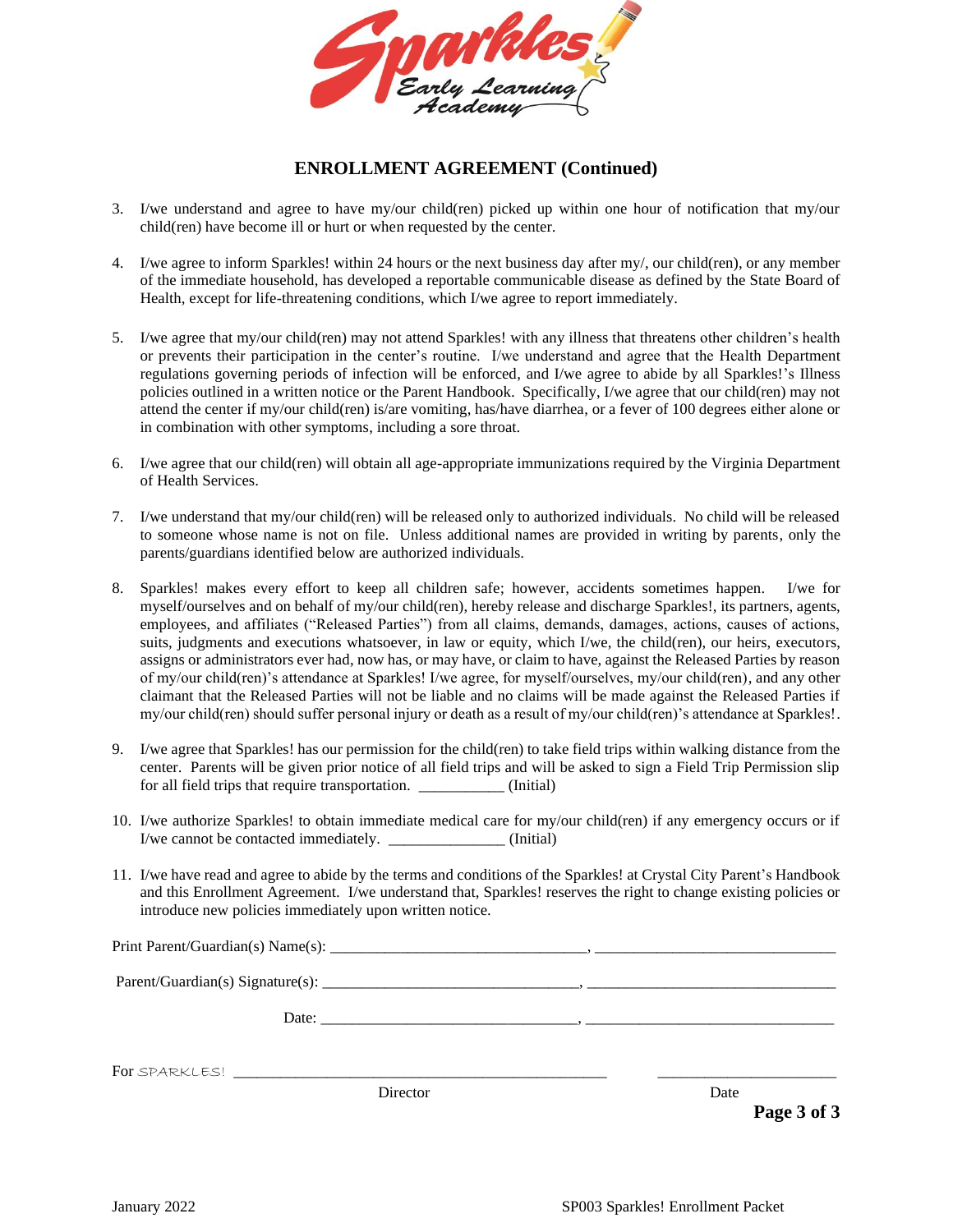

## **ENROLLMENT AGREEMENT ADDENDUM**

Parents or Legal Guardians ("Parents") and Sparkles! at \_\_\_\_\_\_\_\_\_\_\_\_\_\_\_("Sparkles!") By signing this Enrollment Agreement Addendum, I/we affirm that I/we have read and understood this addendum as well as the Enrollment Agreement and the Sparkles! Parent Handbook and agree to abide by all policies and procedures contained therein.

| Child's Name                                                                                                                           | DOB <sub>1</sub>          |      |      |  |
|----------------------------------------------------------------------------------------------------------------------------------------|---------------------------|------|------|--|
| PROGRAM, TUITION AND/OR DEPOSIT ADJUSTMENTS<br>The days the child will be attending the center are (please circle) Mon Tue Wed Thu Fri |                           |      |      |  |
| I/we agree to pay the new weekly tuition of \$                                                                                         |                           |      |      |  |
| I/we agree to adjust my deposit to \$                                                                                                  |                           |      |      |  |
|                                                                                                                                        |                           |      |      |  |
| Print Parent/Guardian Name                                                                                                             | Parent/Guardian Signature |      | Date |  |
| Sparkles! Representative                                                                                                               |                           | Date |      |  |
| The days the child will be attending the center are (please circle) Mon Tue Wed Thu Fri                                                |                           |      |      |  |
|                                                                                                                                        |                           |      |      |  |
| I/we agree to pay the new weekly tuition of \$                                                                                         |                           |      |      |  |
| I/we agree to adjust my deposit to \$                                                                                                  |                           |      |      |  |
|                                                                                                                                        |                           |      |      |  |
| Print Parent/Guardian Name                                                                                                             | Parent/Guardian Signature |      | Date |  |
| Sparkles! Representative                                                                                                               |                           | Date |      |  |
| The days the child will be attending the center are (please circle) Mon Tue Wed Thu Fri<br>is                                          |                           |      |      |  |
|                                                                                                                                        |                           |      |      |  |
|                                                                                                                                        |                           |      |      |  |
|                                                                                                                                        |                           |      |      |  |

Sparkles! Representative Date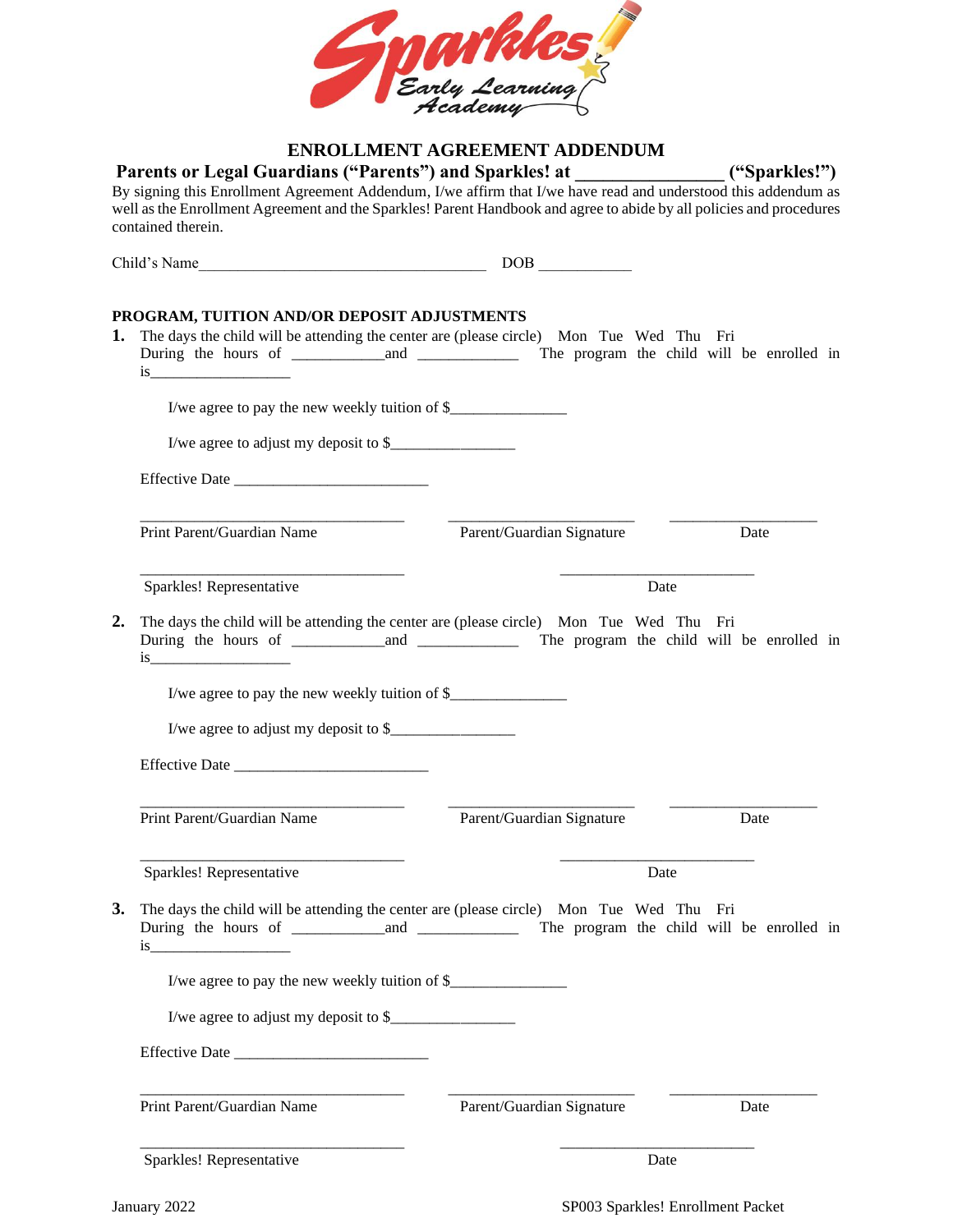

# **SPARKLES! AUTHORIZATIONS**

| <b>SPARKLES! LOCATION FOR AUTHORIZATIONS</b><br>1.                                                                                                                                                                                   |                                                                                                                |
|--------------------------------------------------------------------------------------------------------------------------------------------------------------------------------------------------------------------------------------|----------------------------------------------------------------------------------------------------------------|
| Address: Andrea Maria Company of the Company of the Company of the Company of the Company of the Company of the Company of the Company of the Company of the Company of the Company of the Company of the Company of the Compa<br>a. |                                                                                                                |
| $\text{City:}\n$<br>b.                                                                                                                                                                                                               |                                                                                                                |
| $c_{\bullet}$                                                                                                                                                                                                                        |                                                                                                                |
|                                                                                                                                                                                                                                      |                                                                                                                |
| 2. CHILD INFORMATION                                                                                                                                                                                                                 |                                                                                                                |
|                                                                                                                                                                                                                                      |                                                                                                                |
| 3. PERMISSIONS FOR EMERGENCY MEDICAL TREATMENT.<br>I authorize Sparkles! to obtain all necessary emergency care for my child                                                                                                         |                                                                                                                |
|                                                                                                                                                                                                                                      |                                                                                                                |
| 4. ILLNESS.<br>within one $(1)$ hour after I am notified.                                                                                                                                                                            | In an emergency or illness event, I will make arrangements for my child to be picked up from Sparkles!         |
|                                                                                                                                                                                                                                      |                                                                                                                |
| 5. TRANSPORTATION                                                                                                                                                                                                                    | I authorize my child to participate in Sparkles! sponsored field trips and be transported for such activities. |
|                                                                                                                                                                                                                                      |                                                                                                                |
| I authorize my child to be transported to/from school (if applicable).                                                                                                                                                               |                                                                                                                |
|                                                                                                                                                                                                                                      |                                                                                                                |
| 6. PHOTOS<br>for our Early Learning Program, on our website, social media, etc.                                                                                                                                                      | I authorize Sparkles! to take and use photographs of my child for promotional and marketing purposes only      |
|                                                                                                                                                                                                                                      | Date:                                                                                                          |
| 7. EMERGENCY COMMUNICATION<br>systems for emergency announcements.                                                                                                                                                                   | I authorize Sparkles! to share our contact information with a third party's emergency communication            |
|                                                                                                                                                                                                                                      | Date:                                                                                                          |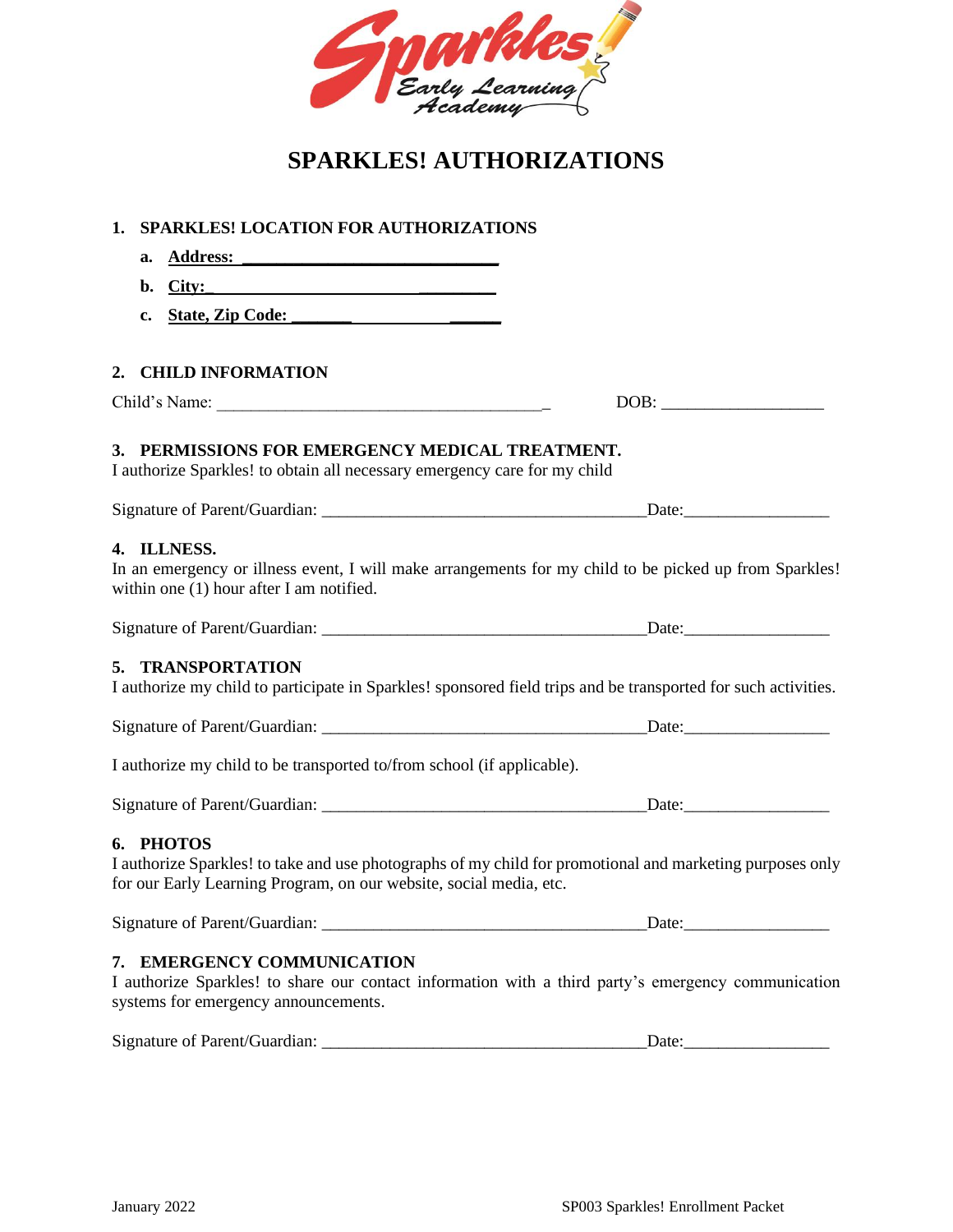

## **CHILD HISTORY**

| your child. Together we will become a great team.                                                                                         | Every child is special and unique. In order for us to help to get to know your child and family,<br>we need your help with this questionnaire. The ultimate goal is to be able to meet the needs of |
|-------------------------------------------------------------------------------------------------------------------------------------------|-----------------------------------------------------------------------------------------------------------------------------------------------------------------------------------------------------|
|                                                                                                                                           |                                                                                                                                                                                                     |
|                                                                                                                                           |                                                                                                                                                                                                     |
| Please list all members of your family, including pets:                                                                                   |                                                                                                                                                                                                     |
| $1-$                                                                                                                                      |                                                                                                                                                                                                     |
|                                                                                                                                           |                                                                                                                                                                                                     |
| $3-$                                                                                                                                      |                                                                                                                                                                                                     |
| $4-$                                                                                                                                      |                                                                                                                                                                                                     |
| $5-$                                                                                                                                      |                                                                                                                                                                                                     |
| $6-$                                                                                                                                      |                                                                                                                                                                                                     |
| Child's and family's favorite activities:                                                                                                 |                                                                                                                                                                                                     |
| $1 -$                                                                                                                                     |                                                                                                                                                                                                     |
| $2 -$                                                                                                                                     |                                                                                                                                                                                                     |
| $\overline{3}$ -<br><u> 1980 - Antonio Alemania, prima prima prestava de la provincia de la provincia de la provincia de la provincia</u> |                                                                                                                                                                                                     |
|                                                                                                                                           |                                                                                                                                                                                                     |

Generally, how would you describe your child?

- 1- Physically: \_\_\_\_\_\_\_\_\_\_\_\_\_\_\_\_\_\_\_\_\_\_\_\_\_\_\_\_\_\_\_\_\_\_\_\_\_\_\_\_\_\_\_\_\_\_\_\_\_\_\_\_\_\_\_\_
- 2- Socially: \_\_\_\_\_\_\_\_\_\_\_\_\_\_\_\_\_\_\_\_\_\_\_\_\_\_\_\_\_\_\_\_\_\_\_\_\_\_\_\_\_\_\_\_\_\_\_\_\_\_\_\_\_\_\_\_\_\_
- 3- Emotionally: 2008 and 2008 and 2008 and 2008 and 2008 and 2008 and 2008 and 2008 and 2008 and 2008 and 2008 and 2008 and 2008 and 2008 and 2008 and 2008 and 2008 and 2008 and 2008 and 2008 and 2008 and 2008 and 2008 and
- 4- Intellectually:\_\_\_\_\_\_\_\_\_\_\_\_\_\_\_\_\_\_\_\_\_\_\_\_\_\_\_\_\_\_\_\_\_\_\_\_\_\_\_\_\_\_\_\_\_\_\_\_\_\_\_\_\_\_

What languages, other than English, do you regularly speak at home?

\_\_\_\_\_\_\_\_\_\_\_\_\_\_\_\_\_\_\_\_\_\_\_\_\_\_\_\_\_\_\_\_\_\_\_\_\_\_\_\_\_\_\_\_\_\_\_\_\_\_\_\_\_\_\_\_\_\_\_\_\_\_\_\_\_\_\_\_\_\_\_\_

\_\_\_\_\_\_\_\_\_\_\_\_\_\_\_\_\_\_\_\_\_\_\_\_\_\_\_\_\_\_\_\_\_\_\_\_\_\_\_\_\_\_\_\_\_\_\_\_\_\_\_\_\_\_\_\_\_\_\_\_\_\_\_\_\_\_\_\_\_\_\_\_ \_\_\_\_\_\_\_\_\_\_\_\_\_\_\_\_\_\_\_\_\_\_\_\_\_\_\_\_\_\_\_\_\_\_\_\_\_\_\_\_\_\_\_\_\_\_\_\_\_\_\_\_\_\_\_\_\_\_\_\_\_\_\_\_\_\_\_\_\_\_\_\_

1- \_\_\_\_\_\_\_\_\_\_\_\_\_\_\_\_\_\_\_\_\_\_\_\_\_\_\_\_\_\_ 2- \_\_\_\_\_\_\_\_\_\_\_\_\_\_\_\_\_\_\_\_\_\_\_\_\_\_\_\_\_\_

What methods of discipline do you find most effective?

The most ineffective?

\_\_\_\_\_\_\_\_\_\_\_\_\_\_\_\_\_\_\_\_\_\_\_\_\_\_\_\_\_\_\_\_\_\_\_\_\_\_\_\_\_\_\_\_\_\_\_\_\_\_\_\_\_\_\_\_\_\_\_\_\_\_\_\_\_\_\_\_\_\_\_\_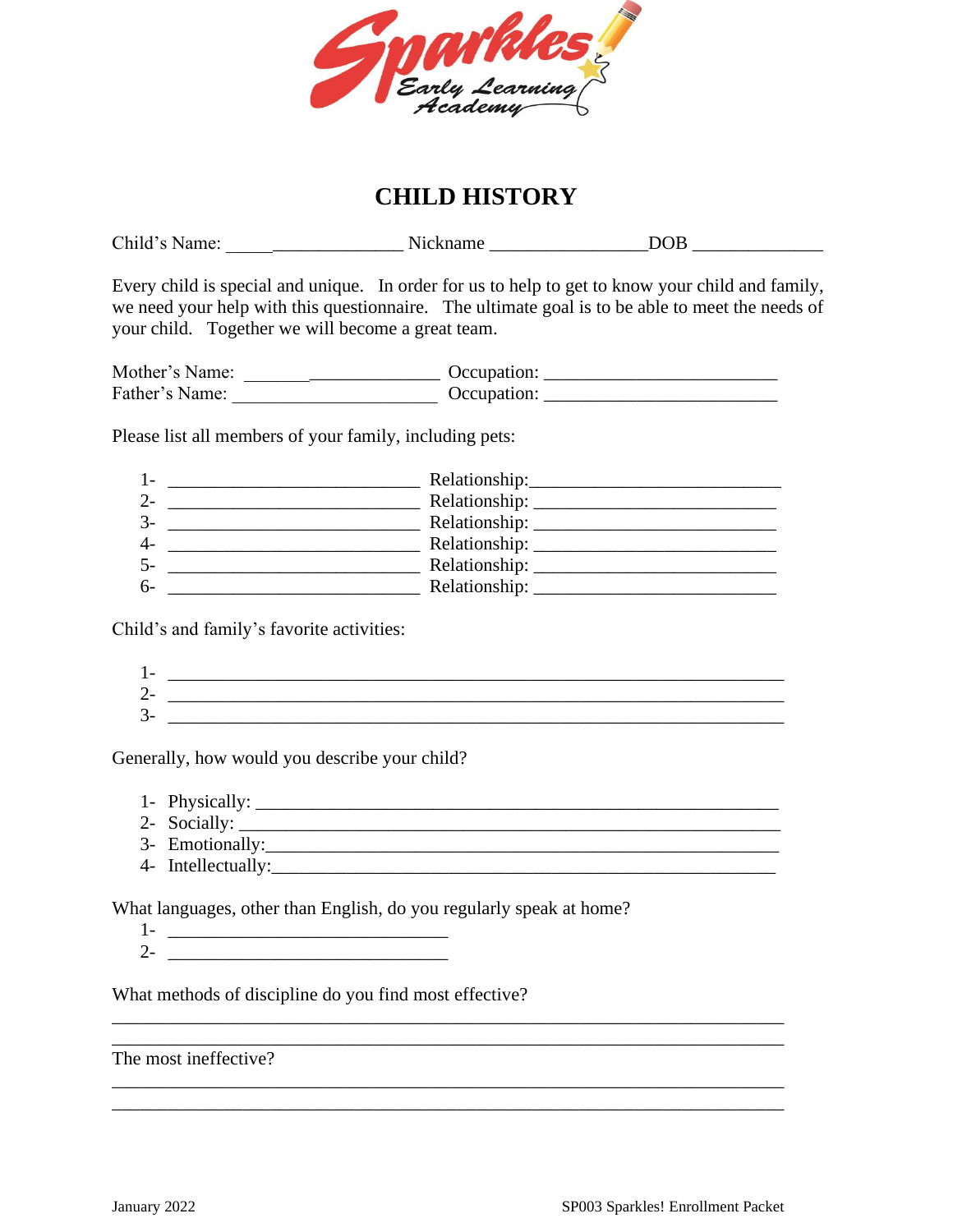

**Page 1 of 2**

# **CHILD HISTORY (continued)**

|               | Has your child been in daycare, school, or another peer group before?<br>No                                                                                                                                                    |
|---------------|--------------------------------------------------------------------------------------------------------------------------------------------------------------------------------------------------------------------------------|
|               | Yes, Name: Type: Type: Type: Type: Type: Type: Type: Type: Type: Type: Type: Type: Type: Type: Type: Type: Type: Type: Type: Type: Type: Type: Type: Type: Type: Type: Type: Type: Type: Type: Type: Type: Type: Type: Type: T |
|               | Are there particular areas in which your child needs special encouragement and support?                                                                                                                                        |
|               | Does your child take a nap?<br>N <sub>0</sub>                                                                                                                                                                                  |
|               | Mornings<br>Afternoons<br>Yes,                                                                                                                                                                                                 |
|               | Is your child toilet trained?<br>No                                                                                                                                                                                            |
|               | Yes, does your child have any special word for toileting _______________________                                                                                                                                               |
| $etc.$ )?     | Are there any foods your child may not or cannot eat (due to allergies, religion, or customs,<br>N <sub>o</sub>                                                                                                                |
| $1-$<br>$2 -$ | Yes, please list:<br><u> 1989 - Jan Barbara Barat, martin da basar da basar da basar da basar da basar da basar da basar da basar da b</u>                                                                                     |
|               |                                                                                                                                                                                                                                |
|               | Special Interest:                                                                                                                                                                                                              |
|               | $\Box$ Singing<br>$\Box$ Painting<br>$\Box$ Stories $\Box$ Trucks<br>$\Box$ pets<br>Dancing                                                                                                                                    |
|               | Is there anything that your child is afraid of?                                                                                                                                                                                |
|               |                                                                                                                                                                                                                                |
| $3-$          |                                                                                                                                                                                                                                |
|               | Is there anything else that you think we should know to help us understand your child?                                                                                                                                         |

\_\_\_\_\_\_\_\_\_\_\_\_\_\_\_\_\_\_\_\_\_\_\_\_\_\_\_\_\_\_\_\_\_\_\_\_\_\_\_\_\_\_\_\_\_\_\_\_\_\_\_\_\_\_\_\_\_\_\_\_\_\_\_\_\_\_\_\_\_\_\_\_\_\_\_\_\_\_ \_\_\_\_\_\_\_\_\_\_\_\_\_\_\_\_\_\_\_\_\_\_\_\_\_\_\_\_\_\_\_\_\_\_\_\_\_\_\_\_\_\_\_\_\_\_\_\_\_\_\_\_\_\_\_\_\_\_\_\_\_\_\_\_\_\_\_\_\_\_\_\_\_\_\_\_\_\_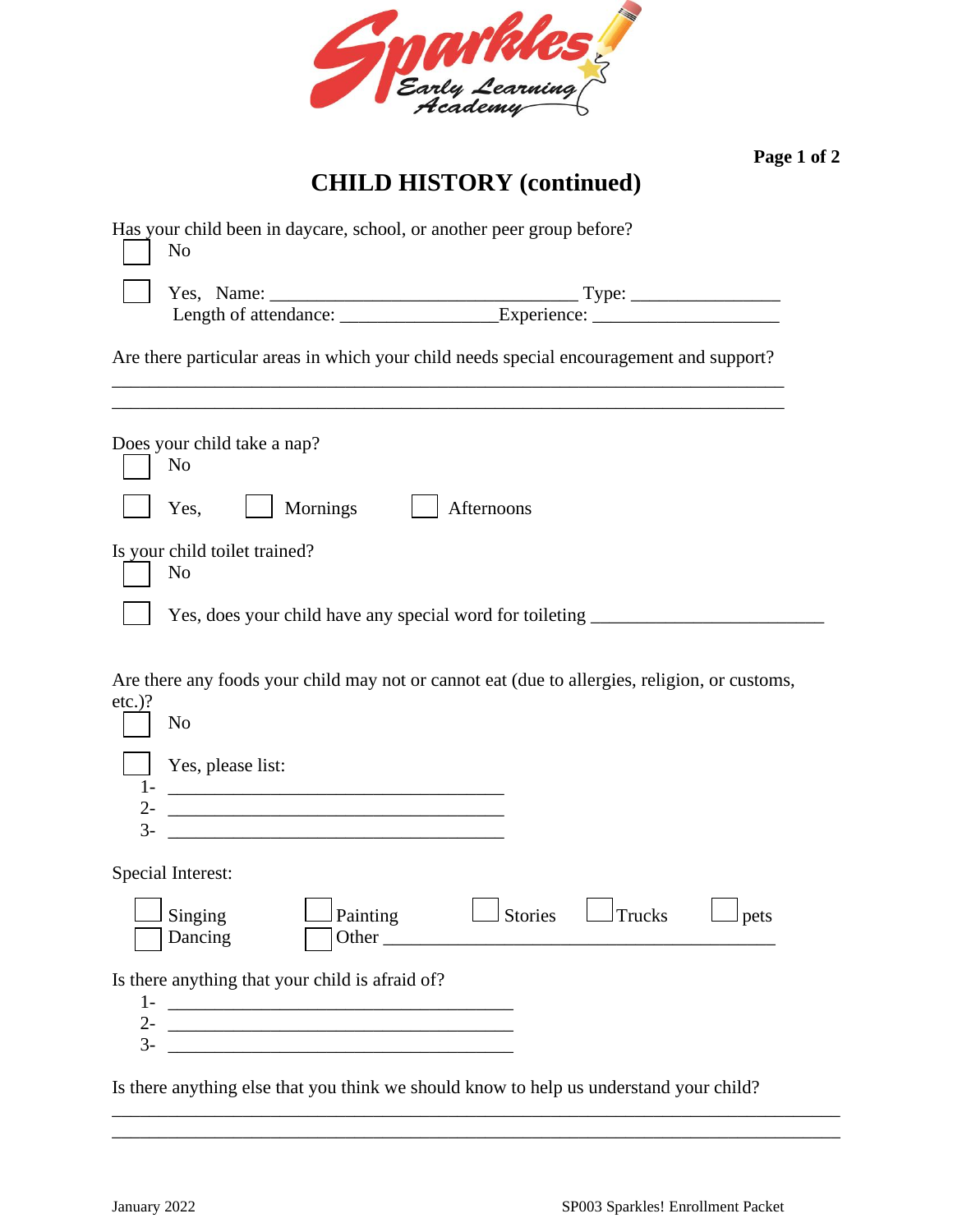

**Page 2 of 2**

## **AUTHORIZATION FOR EMERGENCY TREATMENT**

I, \_\_\_\_\_\_\_\_\_\_\_\_\_\_\_\_\_\_\_\_\_\_\_\_\_\_\_\_\_\_\_\_, hereby authorize any physician member of the **(Parent or Guardian)**

Department of Emergency Medicine or any member of the Medical Staff of Virginia Hospital Center, Fair Oaks Hospital or other facility as determine by the rescue squad, to render medical treatment which in her/his judgment may be deemed necessary in the care of

\_\_\_\_\_\_\_\_\_\_\_\_\_\_\_\_\_\_\_\_\_\_\_\_\_\_\_\_\_\_\_. **(Child or Dependent)**

| Child's Date of Birth:      | Last Tetanus Shot |
|-----------------------------|-------------------|
| Child's Allergies (if any): |                   |
| Child's Doctor:             | Phone:            |
|                             | Phone:            |
| Medicines Child is taking:  |                   |

\_\_\_\_\_\_\_\_\_\_\_\_\_\_\_\_\_\_\_\_\_\_\_\_\_\_\_\_\_\_\_\_\_\_\_\_\_\_\_\_\_\_\_\_\_\_\_\_\_\_\_\_\_\_\_\_\_\_\_\_\_\_\_\_\_\_\_\_\_\_\_\_

Relevant Medical History (e.g., Diabetes, Heart Disease, etc.)\_\_\_\_\_\_\_\_\_\_\_\_\_\_\_\_\_\_\_

## **Insurance Information**

| Insurance Company:                |           |
|-----------------------------------|-----------|
| <b>Identification</b> #:          | Policy #: |
| Subscriber's Name:                | Phone:    |
| Subscriber's Place of Employment: |           |

## **Family Information**

|                          | Father's Name:                                                                                                                                                                                                                                                                                                     |
|--------------------------|--------------------------------------------------------------------------------------------------------------------------------------------------------------------------------------------------------------------------------------------------------------------------------------------------------------------|
|                          | Home Phone #: $\frac{1}{2}$ $\frac{1}{2}$ $\frac{1}{2}$ $\frac{1}{2}$ $\frac{1}{2}$ $\frac{1}{2}$ $\frac{1}{2}$ $\frac{1}{2}$ $\frac{1}{2}$ $\frac{1}{2}$ $\frac{1}{2}$ $\frac{1}{2}$ $\frac{1}{2}$ $\frac{1}{2}$ $\frac{1}{2}$ $\frac{1}{2}$ $\frac{1}{2}$ $\frac{1}{2}$ $\frac{1}{2}$ $\frac{1}{2}$ $\frac{1}{2$ |
| <b>Business Address:</b> | Business Address:                                                                                                                                                                                                                                                                                                  |
| Business Phone #:        | Business Phone #:                                                                                                                                                                                                                                                                                                  |
| Cell Phone #:            | Cell Phone #:                                                                                                                                                                                                                                                                                                      |

\_\_\_\_\_\_\_\_\_\_\_\_\_\_\_\_\_\_\_\_\_\_\_\_\_\_\_\_\_\_\_\_\_\_ \_\_\_\_\_\_\_\_\_\_\_\_\_\_\_\_\_\_\_\_\_\_\_\_\_\_\_\_\_\_\_

Parent(s)/Guardian(s) Signatures Date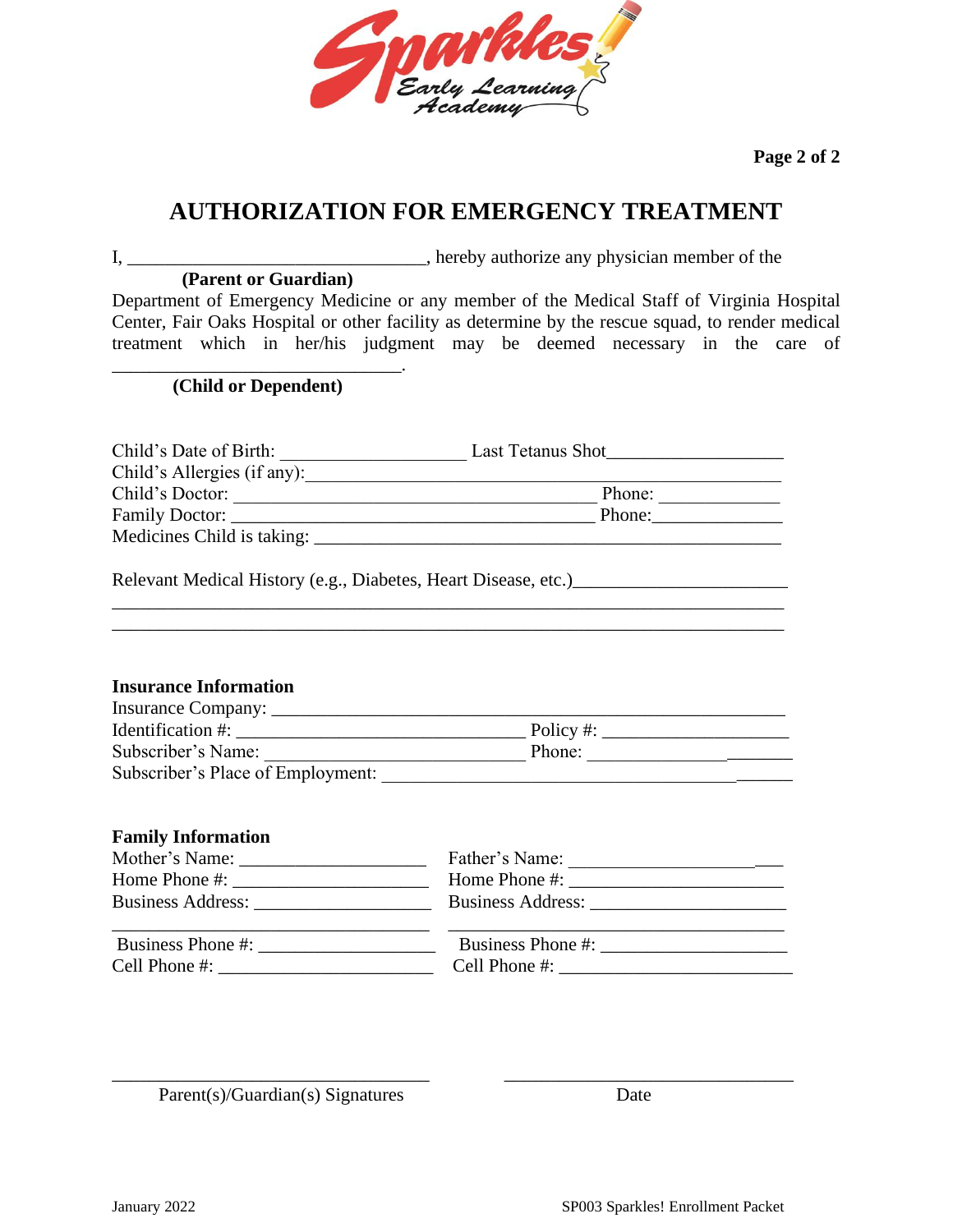

# **Recurring Transaction Authorization Form**

| NAME OF ACCOUNT PRINCIPAL:                                                                                                                                                                                                           |                                                  |
|--------------------------------------------------------------------------------------------------------------------------------------------------------------------------------------------------------------------------------------|--------------------------------------------------|
|                                                                                                                                                                                                                                      | <b>Example 19 First Name</b> Last Name Last Name |
|                                                                                                                                                                                                                                      |                                                  |
| mm/dd/yy                                                                                                                                                                                                                             | SECURITY CODE:                                   |
| TYPE OF CREDIT CARD:                                                                                                                                                                                                                 | <b>TYPE OF ACCOUNT:</b>                          |
| ⊥VISA                                                                                                                                                                                                                                | <b>CREDIT CARD</b>                               |
| <b>IMASTER CARD</b>                                                                                                                                                                                                                  | <b>DEBIT CARD</b>                                |
| <b>AMERICAN EXPRESS</b>                                                                                                                                                                                                              |                                                  |
| <b>DISCOVER</b>                                                                                                                                                                                                                      |                                                  |
|                                                                                                                                                                                                                                      |                                                  |
| ADDRESS WHERE YOU RECEIVE YOUR STATEMENTS                                                                                                                                                                                            |                                                  |
| STREET: New York STREET:                                                                                                                                                                                                             |                                                  |
|                                                                                                                                                                                                                                      |                                                  |
|                                                                                                                                                                                                                                      |                                                  |
| I authorize Sparkles! to charge the credit card or debit card specified above with the weekly Tuition and any<br>additional charges related to my account, including any outstanding balance after my child(ren) withdrawal<br>date. |                                                  |
| Authorized Signature                                                                                                                                                                                                                 | Date                                             |

 $\overline{1}$ 

٦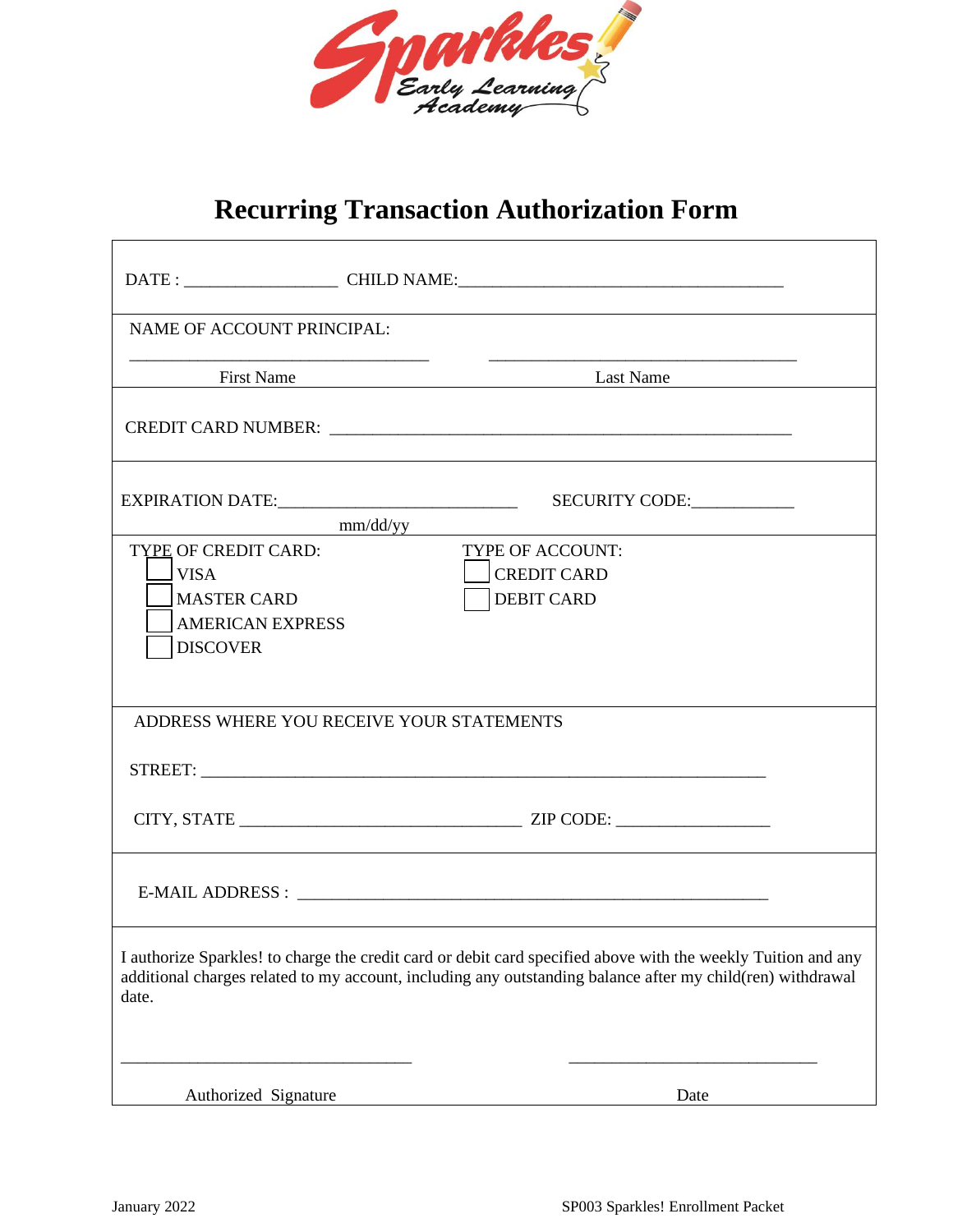

## **REMOTE CAMERA VIEWING SYSTEM**



Dear Parent,

Welcome to WatchMeGrow. As a parent of Sparkles! at Early Learning Academy, you have the ability to view your child online via streaming video and share in their day. From your home, office, or any other internet-connected computer, you can log on to the website and be connected directly to your child's classroom.

The cost of this service is as stated in the Price List and will be billed to your account with Sparkles! on the first of each month. To sign up for the service, simply go to the website at [www.watchmegrow.com.](http://www.watchmegrow.com/) Click on "Sign Up" and complete the form. Your account will be activated as soon as WatchMeGrow verifies your information with Sparkles! at Fair Oaks or Crystal City.

Once your account has been approved, when you log into your account, you can click on "My Account" and add additional users.

Please visit the website at [www.watchmegrow.com](http://www.watchmegrow.com/) to see what options are available for your family. Also, you may contact WatchMeGrow via phone at 1-800-483- 5597.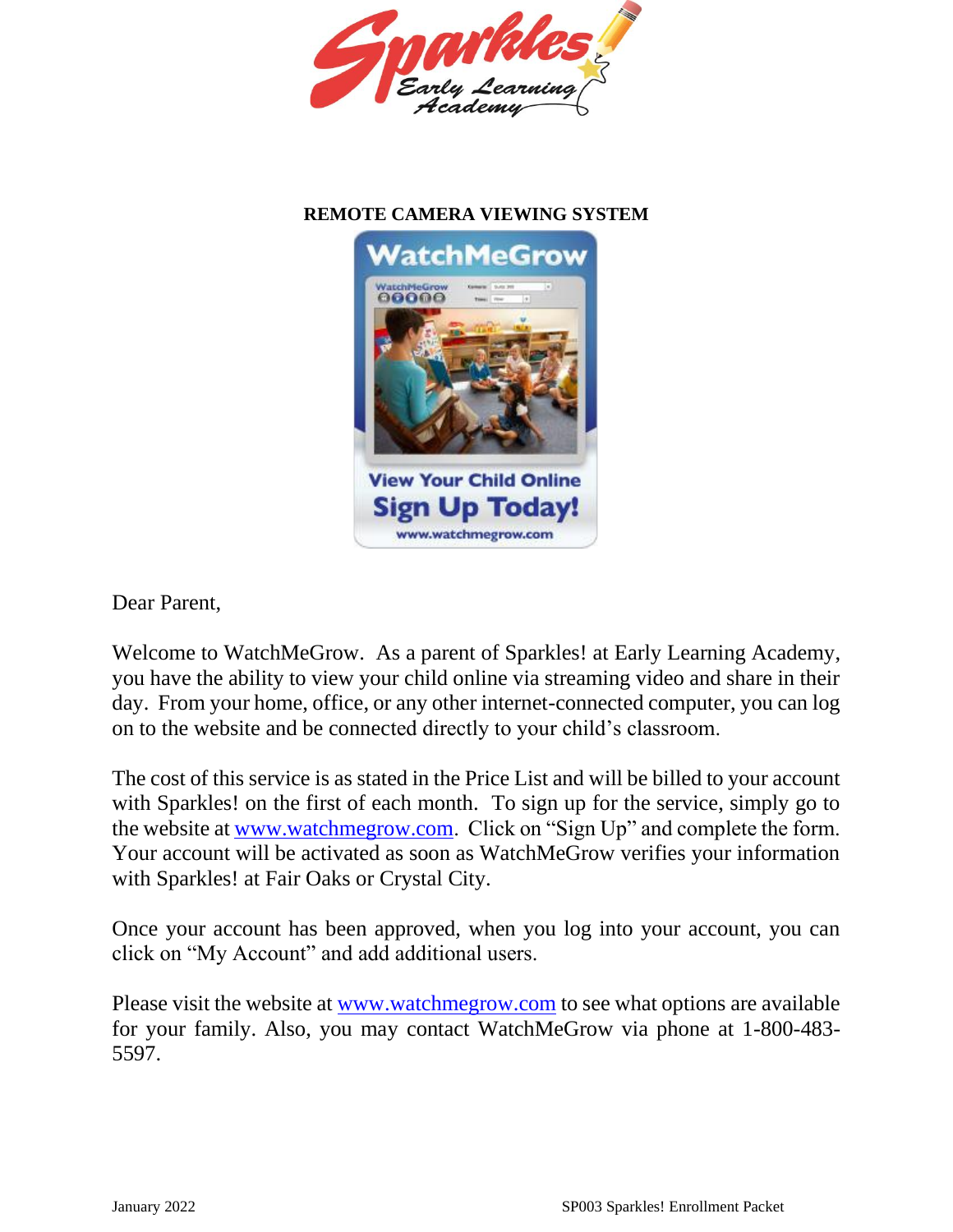



Sparkles! Learning Academy invites parents to remain connected with their classroom teachers throughout the day with the user-friendly app **Brightwheel**. Download this application on any electronic device, and after connecting with our center and your child's classroom, you can receive photos, secure messaging, Daily Reports, and more. You can also utilize the secure messaging system to communicate with the teachers directly.

Daily updates

 Real-time feed of activities throughout the day. Access to your Daily Report history.

## Photos

**O** Watch your child's day unfold with snapshots delivered to your mobile device.



# Stay connected

Stay in touch with your teacher and strengthen learning with activities at home.



## Digital check-in

 Easy digital check-in with personal passcodes. Add approved adults to pick up your child, and see when your child is checked in or out.





## Your child's community

 Invite grandparents, nannies, and friends – with control over what they can do and see on brightwheel.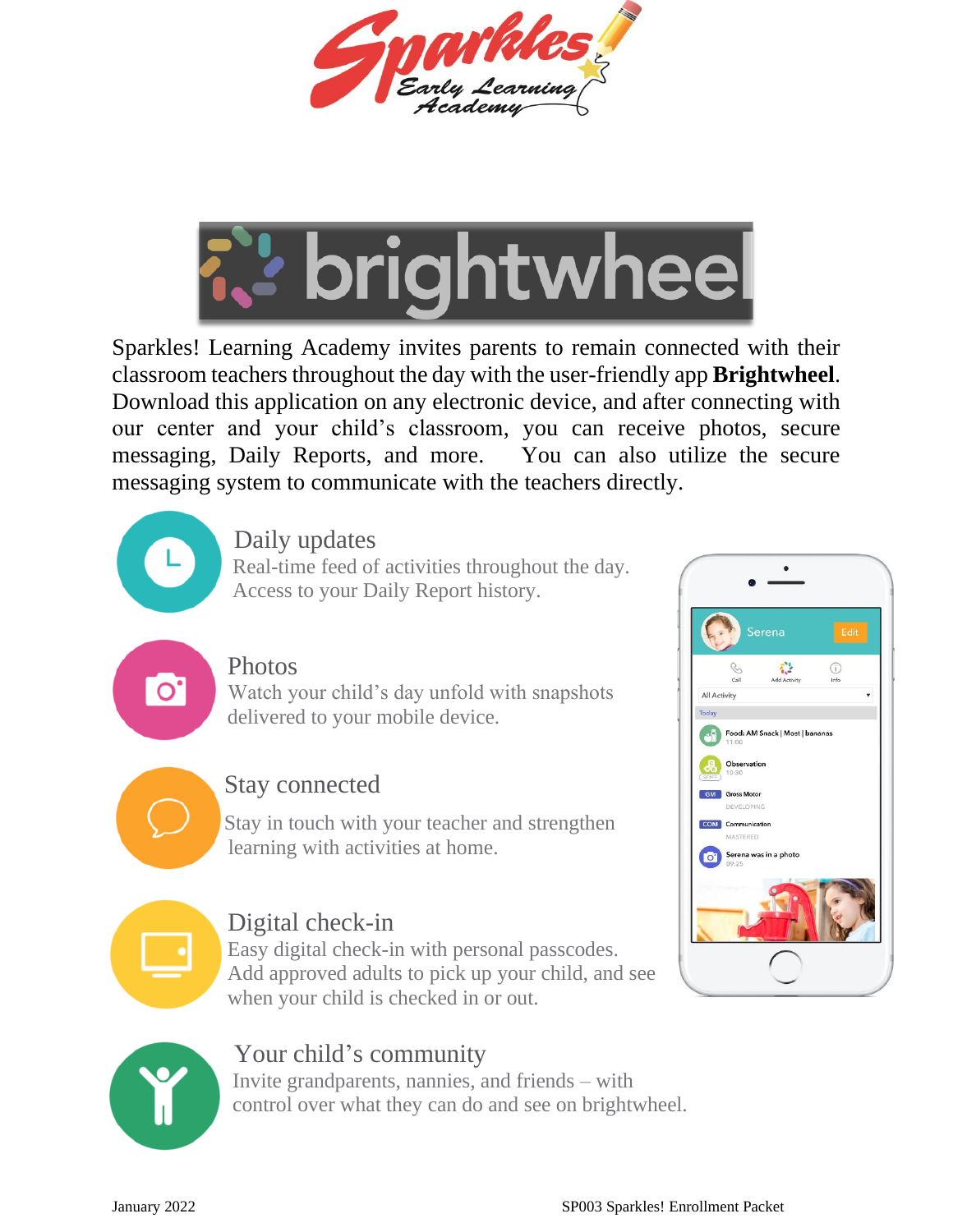

# **E** TeachingStrategies® The Creative Curriculum® *for Infant, Toddlers, Twos &*  Preschool

Sparkles! utilizes Creative Curriculum, a research-based curriculum as our primary resource tool. Creative Curriculum is a complete, nationally recognized curriculum system that incorporates the latest research and best practice strategies to address the learning needs of infants, toddlers, and preschool children by using 38 age-specific objectives for learning and development. Our classrooms are separated by learning/activity centers allowing children to move, explore and satisfy their curiosity

Creative Curriculum incorporates the online assessment tool GOLD that allows teachers to record their observations with anecdotal records and photographic evidence of learning. They identify the meeting of age-appropriate objectives aligned with the Curriculum. The children are observed in the context of everyday experiences and objective oriented activities, which is an effective way to learn what children know and what they are able to do.

The 38 age-specific objectives of learning and development are based on ten specific learning domains:

- Social-Emotional
- Physical
- Language
- Literacy
- Math
- Science and Technology
- Cognitive
- The Arts
- Social Studies
- English Language Acquisition

Sparkles!' developmental goal for your child is to achieve kindergarten readiness. Our program learning objectives are aligned with the school readiness standards of Virginia's Foundation Blocks for Early Learning and the Virginia Common Core State Standards of Learning (SOL's).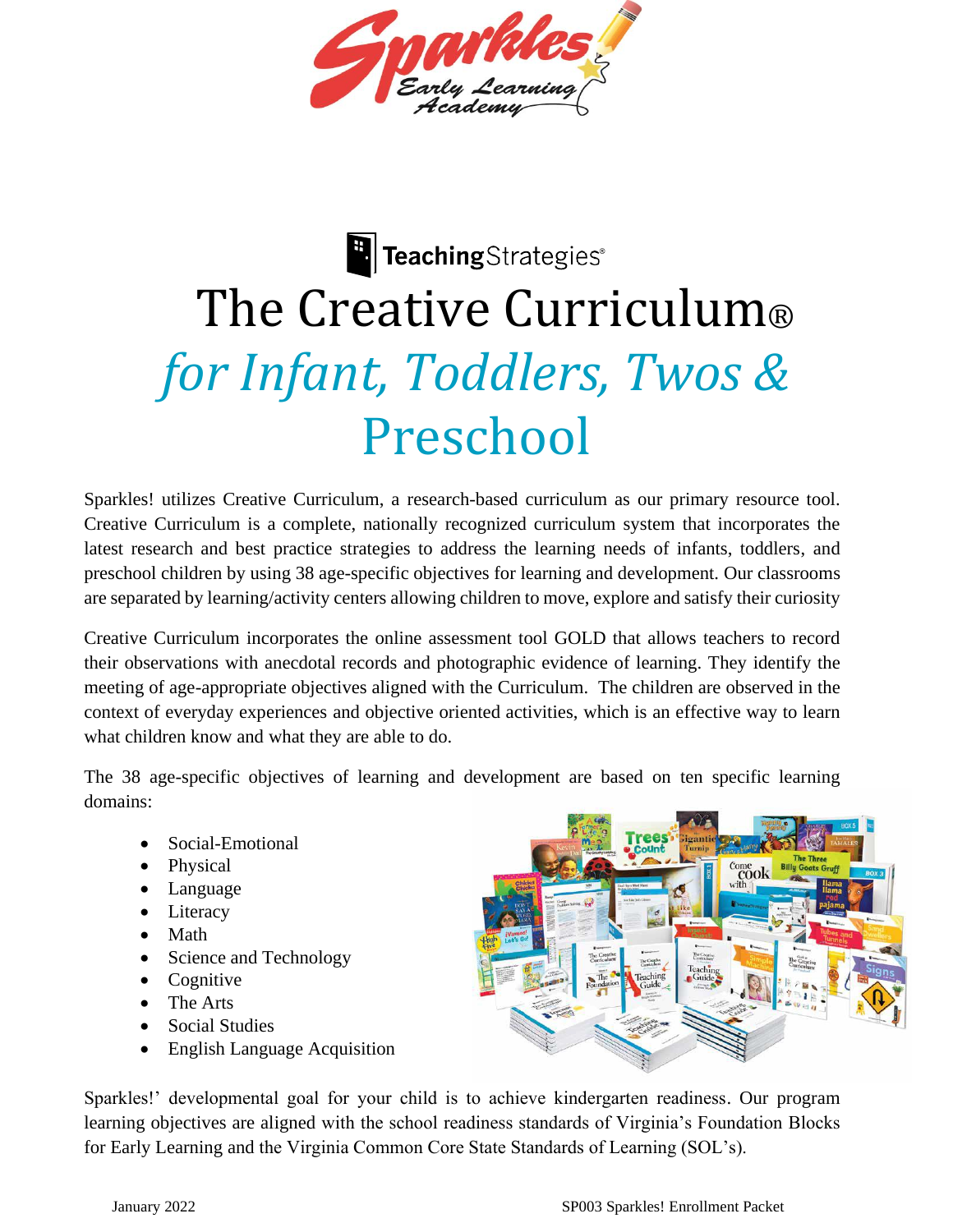

 Sparkles!' supports our school-age children by offering a personalized tutoring program that extended their learning experiences from school into our before and after program and provides additional assistance for specific areas, homework, and special assignments.

# **Items needed for 1st day of school:**

## **Infants:**

- Bottles
- Formula/breast milk
- Diapers
- Wipes
- Extra change of clothes
- Pacifier, if needed
- Bibs
- Sleeping Sack, if needed

To ensure the babies' safety and follow best practices for our industry, toys, music or sound devices, pillows, regular blankets, or any other loose items are NOT allowed inside the cribs. Only pacifiers, sleep sacks, and swaddle blankets are permitted; loose blankets inside the cribs are not allowed.

Please bring your child's bottles, snacks, and meals ready to feed and adequately labeled with your child's last name, first name, and date; we do not prepare milk, formula, or food in the classroom. GLASS CONTAINER AND NUT PRODUCTS ARE NOT ALLOW AT THE CENTER.

## **Tots & 2's:**

- Two change of clothes
- Blanket/we will send blankets home at the end of the week to be wash
- Diapers/pull-ups
- Wipes
- $\blacksquare$  Sippy cup, if needed
- $\blacksquare$  A box of tissues
- Water Bottle

## **Preschool (3-5yrs)**

- Two change of clothes
- Blanket/ we will send blankets home at the end of the week to be wash
- Water Bottle

Sparkles! is not responsible for any lost or broken items in the classroom; please ensure that your child's belongings are labeled with your child's first and last name and safe. GLASS CONTAINER AND NUT PRODUCTS ARE NOT ALLOW AT THE CENTER. Please ask about allergies in your classroom.

If your child has an allergy or needs medication to be on-site, please make sure you have a doctor's prescription, an Action Plan (required for allergy medication), and a Sparkles! Medication Authorization Form completed by the parents or legal guardians. Sparkles! will not